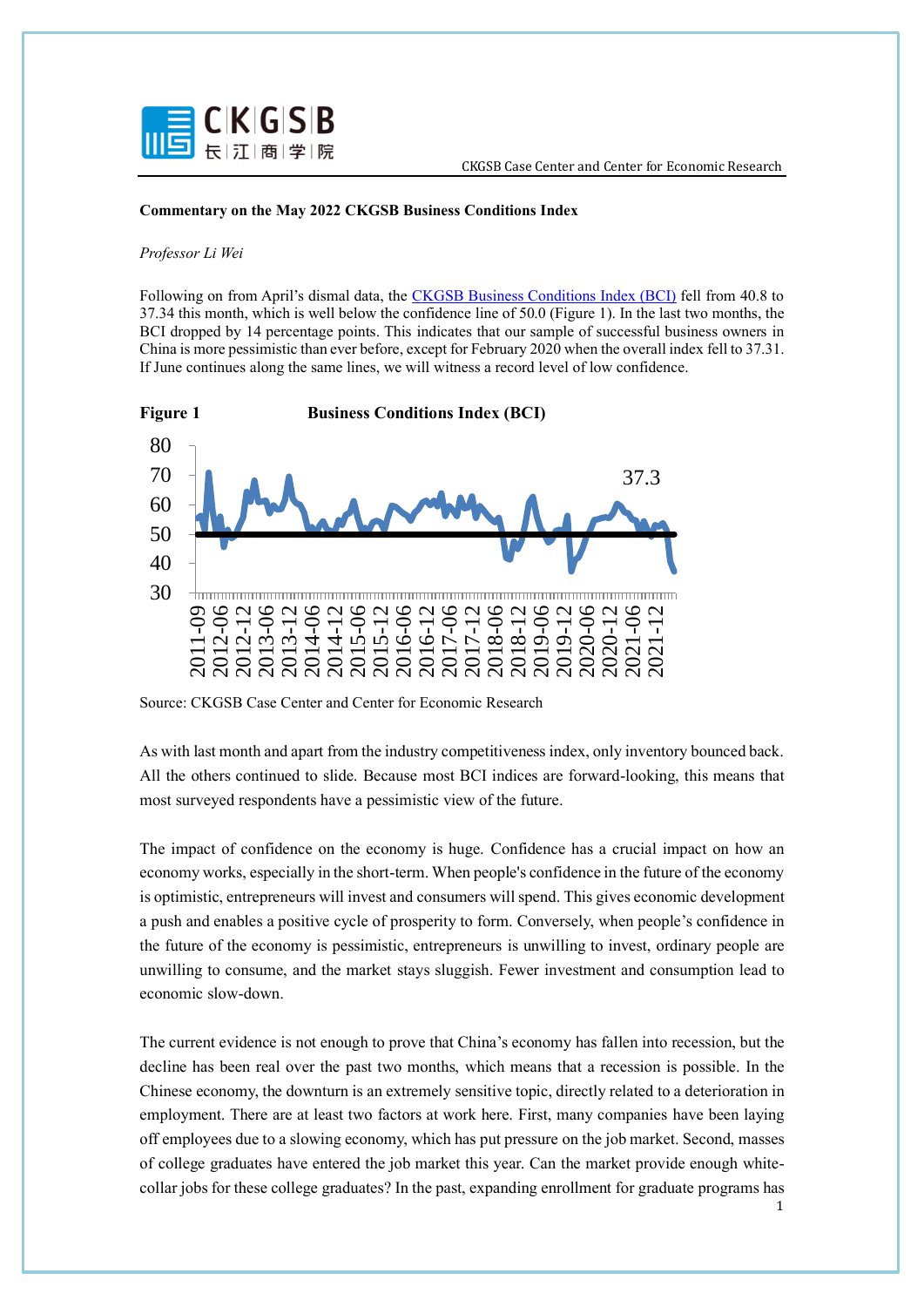

helped solve the undergraduate employment issue, but as these graduate students graduate, the shortterm effect of this method has failed to make such an impact. It cannot be the main solution to the employment problem. Cultivating the right market environment for small-and-medium-enterprises is crucial to a healthy development because in any country, small and medium-sized enterprises are the main force in solving employment problem, especially in China.

What has led to such a dire economic situation? When it comes to such a large and complex economy as China's, there are many reasons. But three stand out. First, the negative impact of many earlier regulatory changes is now being felt. An example of this is real estate. Housing prices have remained high in recent years, despite the government issuing a string of policies to regulate the sector, in particular putting financial constraints on real estate developers. This has finally had a huge impact on the market, with Evergrande Group in September 2021 becoming the biggest casualty. Unsurprisingly, this has had a knock-on effect on the desire to buy property. Since then, there have been capital problems with many real estate developers, and turbulence in the sector has cut off much investment in housing. Since real estate and its upstream and downstream industries account for about 20% of China's GDP, the shrinking of the real estate market has hit overall economic performance dramatically.

Second, the negative impact of Covid control measures. Covid has had one of the top three impacts on the global economy over the past two years. And while originally, China used isolation and centralized quarantine to control the spread, the omicron variant has been able to evade these methods. As the virus returned to the country, Shanghai had to virtually shut down for two months. Many other lockdowns threatened cities like Beijing in May. In order to achieve zero-cases, cities and regions across China have implemented a range of control measures. Most of these control measures have shut down factories and stopped production in some of their industries and has led to a fall in incomes, which in turn has led to a decline in investment and consumption.

Third, the war in Ukraine has led to a surge in commodity prices - energy and food - which has put enormous pressure on operations in the Chinese economy. The conflict still shows no sign of abating. Since Russia is one of the most important energy producers in the world, and Ukraine a critical part of the world's grain supply, the conflict between Russia and Ukraine quickly spread to the energy and food market, leading to a surge in prices. The Chinese economy today is a fairly open economy with large inflows and outflows. Every year, China needs to import a large amount of material, especially energy. The current rise in energy and food prices brought imported inflation to China, which has had a negative impact on business operations. As for the conflict, there is no clear end in sight for this conflict.

Fortunately, the Chinese government is now aware of these related problems. The central government emphasized that caution must be exercised when introducing austerity policies, and the pandemic, resumption of work and production are on the agenda. The problem of energy and food originates in international markets, and it cannot be solved by China alone. However, whether it is energy or food, China has the reserves to give the country room for maneuver.